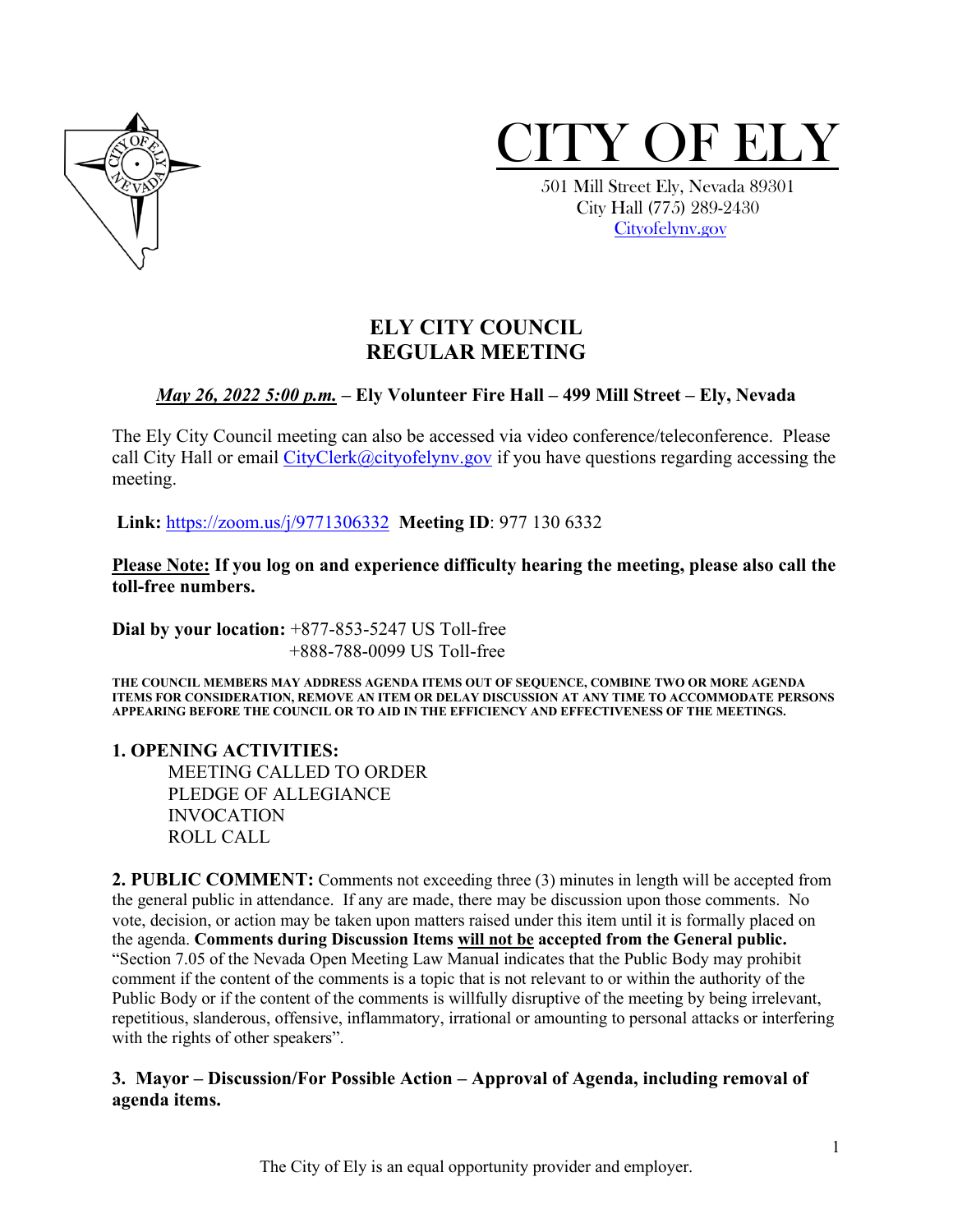## **4. CITY DEPARTMENT REPORTS**

- **FIRE CHIEF**
- **POLICE CHIEF**
- **[MUNICIPAL COURT JUDGE](https://www.cityofelynv.gov/pdf/CityCouncil2022/cc5-26-22/Municourtapril22report.pdf)**
- **CITY ATTORNEY**
- **CITY CLERK**
- **[CITY TREASURER](https://www.cityofelynv.gov/pdf/CityCouncil2022/cc5-26-22/Citytreaser-HRDirectorreport.pdf)**
- **[CITY PUBLIC WORKS SUPERVISOR](https://www.cityofelynv.gov/pdf/CityCouncil2022/cc5-26-22/Publicworksmidmonthreport.pdf)**
- **CITY WATER OPERATOR**
- **CITY ENGINEER**
- **CITY BUILDING OFFICIAL**
- **5. REPORTS**

**CITY COUNCIL [MAYOR](https://www.cityofelynv.gov/pdf/CityCouncil2022/cc5-26-22/Mayorsreport5-26-22.pdf)**

## **6. THE MAYOR WILL RECESS THE REGULAR CITY COUNCIL MEETING FOR A PUBLIC HEARING AT 5:30 P.M. ON THE FOLLOWING TOPICS.**

1. Council Members – City Treasurer Trask – Public Hearing – [Discussion Only](https://www.cityofelynv.gov/pdf/CityCouncil2022/cc5-26-22/tentativebudget22-23.pdf) – Adoption of the Tentative Budget for the fiscal year ending June 30, 2023 as FINAL. Budget to be submitted to the Department of Taxation pursuant to NRS 354.598.

## **7. DISCUSSION/POSSIBLE ACTION ITEMS PERTAINING TO THE PUBLIC HEARING.**

1. Council Members – City Treasurer Trask – [Discussion/For Possible Action](https://www.cityofelynv.gov/pdf/CityCouncil2022/cc5-26-22/tentativebudget22-23.pdf) – Adoption of the Tentative Budget for the fiscal year ending June 30, 2023 as FINAL. Budget to be submitted to the Department of Taxation pursuant to NRS 354.598.

## **8. ITEMS FOR DISCUSSION/POSSIBLE ACTION ONLY OF THE ELY CITY COUNCIL.**

**A. CONSENT AGENDA** (These items may be approved in one motion by the Council as its first action of business under For Discussion/Possible Action items.) Approval of the Consent Agenda approves each of these items. Council Members may remove any item from the Consent Agenda by notifying the Mayor or Mayor pro temp.

**MOTION:** Move to approve the Consent Agenda item 8A-1 Minutes and 8A-2 Bills.

Moved by: \_\_\_\_\_\_\_\_\_\_\_\_\_\_\_\_ Second by: \_\_\_\_\_\_\_\_\_\_\_\_\_\_\_ Vote: \_\_\_\_\_\_\_\_\_\_\_\_\_\_\_\_\_

- 1. Discussion/For Possible Action –Minutes.
	- April 14, 2022
	- [April 28, 2022](https://www.cityofelynv.gov/pdf/CityCouncil2022/cc5-26-22/cc4-28-22meeting.pdf)
- 2. Discussion/For Possible Action –Bills.
	- May 10, 2022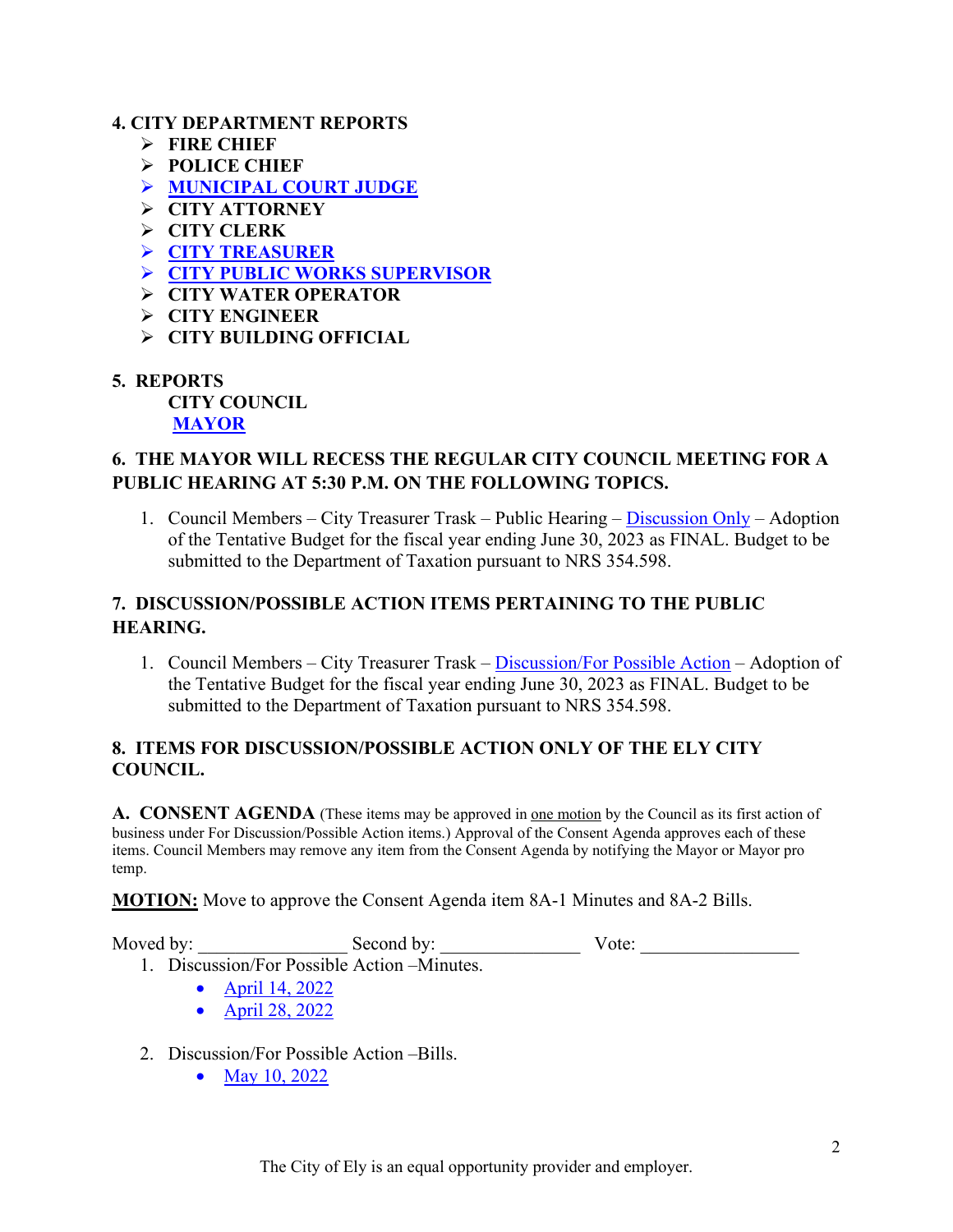### **B. NEW BUSINESS**

- 1. Mayor Robertson Nevada League of Cities and Municipalities Executive Director Wesley Harper – [Discussion Only](https://www.cityofelynv.gov/pdf/CityCouncil2022/cc5-26-22/LeagueofCitiesNevadaoneplan.pdf) – Presentation of Nevada League of Cities and Municipalities One Nevada Plan.
- 2. Mayor Robertson – [Discussion/For Possible Action](https://www.cityofelynv.gov/pdf/CityCouncil2022/cc5-26-22/Res.2022-07ConduitUsageFee.pdf)  Approval of Resolution 2022-07 establishing City of Ely telecommunications conduit usage fees.
- 3. Mayor Robertson Discussion/For Possible Action Approval to direct Eglet Adams Law, counsel for the City of Ely, to dismiss without prejudice Economy Drug, Inc. as a defendant in the "Nevada Opioid Litigation," Case No.: CV-2007077.
- 4. Mayor Robertson – [Discussion/For Possible Action](https://www.cityofelynv.gov/pdf/CityCouncil2022/cc5-26-22/cross-TieProjectsupportletter.pdf)  Approval of support letter for the Cross-Tie 500-kV Transmission Line Project, a proposed 214-mile, single-circuit 500 kilovolt (kV) high-voltage alternating current (HVAC) transmission line.
- 5. Councilman Spear Councilwoman Williams-Harper Boys & Girls Club of Truckee Meadows CEO Mike Wurm – [Discussion Only](https://www.cityofelynv.gov/pdf/CityCouncil2022/cc5-26-22/BGclubRequesttotheCityofElyforMurryStreetProject.pdf) – Presentation on the renovation of the Murry Street School building to house daycare facilities.
- 6. Council Members City Fire Chief Stork Discussion/For Possible Action Approval of recommendation to suspend open burning in City of Ely limits June 1, 2022 thru September 30, 2022; this proposed action would not affect previously approved Open Burning permits.

**10. PUBLIC COMMENT:** Comments not exceeding three (3) minutes in length will be accepted from the general public in attendance. If any are made, there may be discussion upon those comments. No vote, decision, or action may be taken upon matters raised under this item until it is formally placed on the agenda. "Section 7.05, of the Nevada Open Meeting Law Manual indicates that the Public Body may prohibit comment if the content of the comments is a topic that is not relevant to or within the authority of the Public Body or if the content of the comments is willfully disruptive of the meeting by being irrelevant, repetitious, slanderous, offensive, inflammatory, irrational or amounting to personal attacks or interfering with the rights of other speakers".

**11. ADJOURNMENT: THE MEETING MAY BE ADJOURNED BY APPROPRIATE MOTION OF THE CITY COUNCIL.** \* Open session – Action/Discussion – Personnel\*\* The meeting may be closed by appropriate motion for the purpose of discussion on any matter allowed under N.R.S. 241.031 and 241.033, (1) nothing contained in this chapter prevents a public body from holding a closed meeting to consider the character, alleged misconduct, professional competence or physical or mental health of a person/employee. (2) A public body may close a meeting upon a motion, which specifies the nature of the business to be considered. (3) This chapter does not: (a) Apply to judicial proceedings. (b) Prevent the removal of any person who willfully disrupts a meeting to the extent that its orderly conduct is made impractical. (c) Prevent the exclusion of witnesses from a public or private meeting during the examination of another witness. (d) Require that any meeting be closed to the public. (e) Permit a closed meeting for the discussion of the appointment of any person to public office or as a member of a public body. (4) The exception provided by this section, and electronic communication, must not be used to circumvent the spirit or letter of this chapter in order to discuss or act upon a matter over which the public body has supervision, control, jurisdiction or advisory powers. In accordance with Federal civil rights law and U.S. Department of Agriculture (USDA) civil rights regulations and policies, the USDA, its Agencies, offices and employees, and institutions participating in or administering USDA programs are prohibited from discriminating based on race, color, national origin, religion, sex, gender identity (including gender expression), sexual orientation, disability, age, marital status, family/parental status, income derived from a public assistance program, political beliefs, or reprisal or retaliation for prior civil rights activity, in any program or activity conducted or funded by USDA (not all bases apply to all programs). Remedies and complaint filing deadlines vary by program or incident. Persons with disabilities who require alternative means of